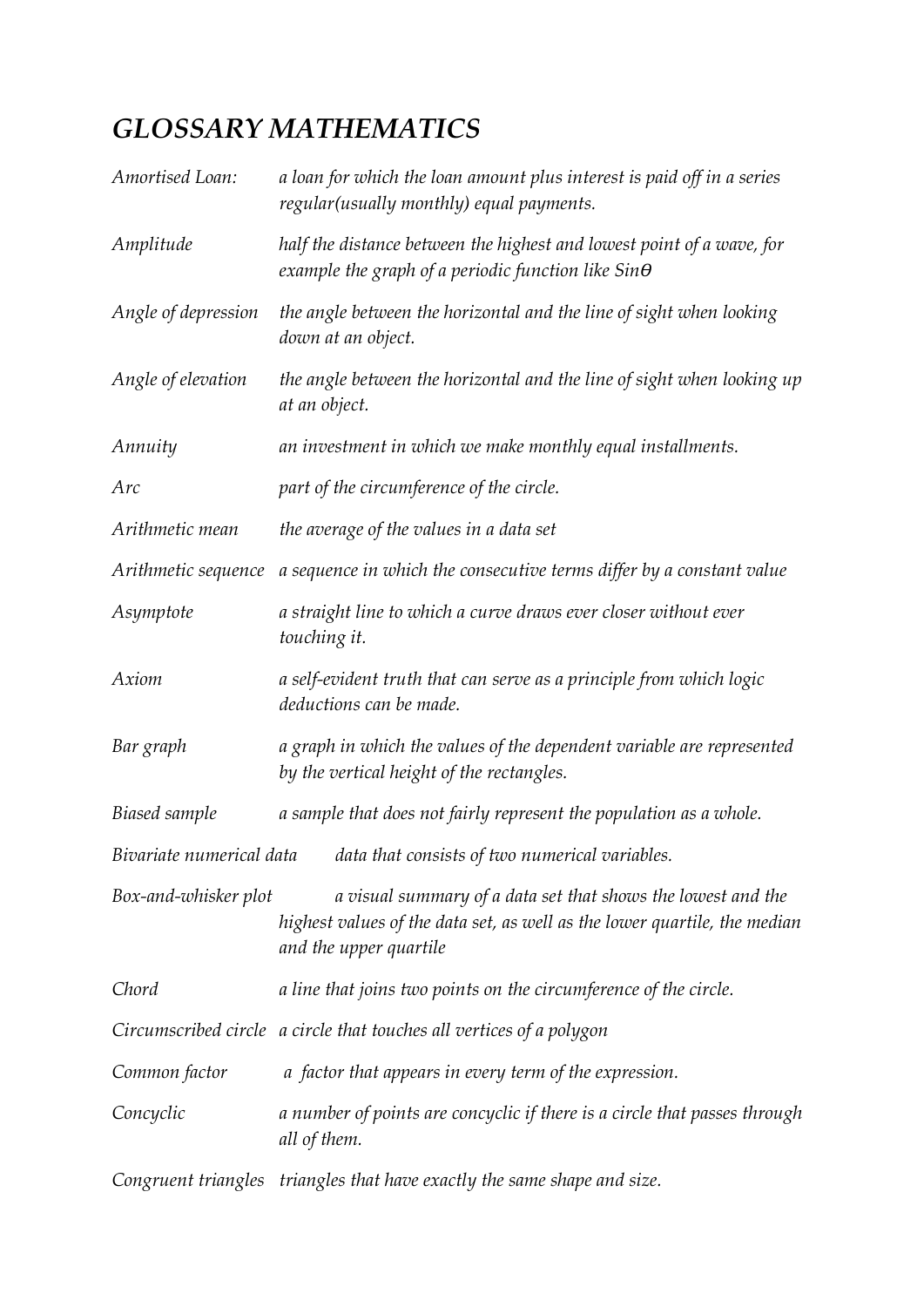| Conjecture               | a generalization made using reasoning                                                                            |
|--------------------------|------------------------------------------------------------------------------------------------------------------|
| Constant difference      | a constant that is added to eachj term of an arithmetic sequence to form<br>the next term.                       |
| Constant ratio           | a constant that is multiplied be each term of a Geometric sequence to<br>form the next term.                     |
| Constraints              | practical limitations in a linear programming situationwritten as<br><i>inequalities.</i>                        |
| Continuous data          | data that can have any value and is measured, not counted(within<br>reasonable limits) in an interval, e.g time. |
|                          | Converging sequence a sequence in which the value of successive terms approaches some<br>finite value.           |
| Correlation              | a measure of how strongly two variables in a linear relationship are<br>related.                                 |
| Correlation coefficient  | a number between -1 and 1 that we use to express the strength<br>of correlation.                                 |
| Counter example          | an example that disproves a statement                                                                            |
| Cyclic quadrilateral     | a quadrilateral of which all four vertices lie on the circle                                                     |
| Dependent variable       | a variable whose value depends on the value of the independent<br>variable.                                      |
| Derivative               | instantaneous rate of change of a function; gradient of the tangent at a<br>point on the graph of a function.    |
| Discreet data            | data that can have only certain values, usually integer quantities                                               |
| Domain                   | all values of the of the independent variable (usually $x$ ) for which a<br>relationship is defined.             |
| Equi-angular polygon     | a polygon of which all the internal angles are equals in size                                                    |
| Equi-angular triangles   | triangles of which the corresponding angles are equal.                                                           |
| Equidistant              | at an equal distance from.                                                                                       |
|                          | Equi-lateral polygon a polygon of which all the sides are equal in size                                          |
| Event                    | a clearly defined set of outcomes                                                                                |
| Experimental probability | the probability of an outcome in a particular experiment.                                                        |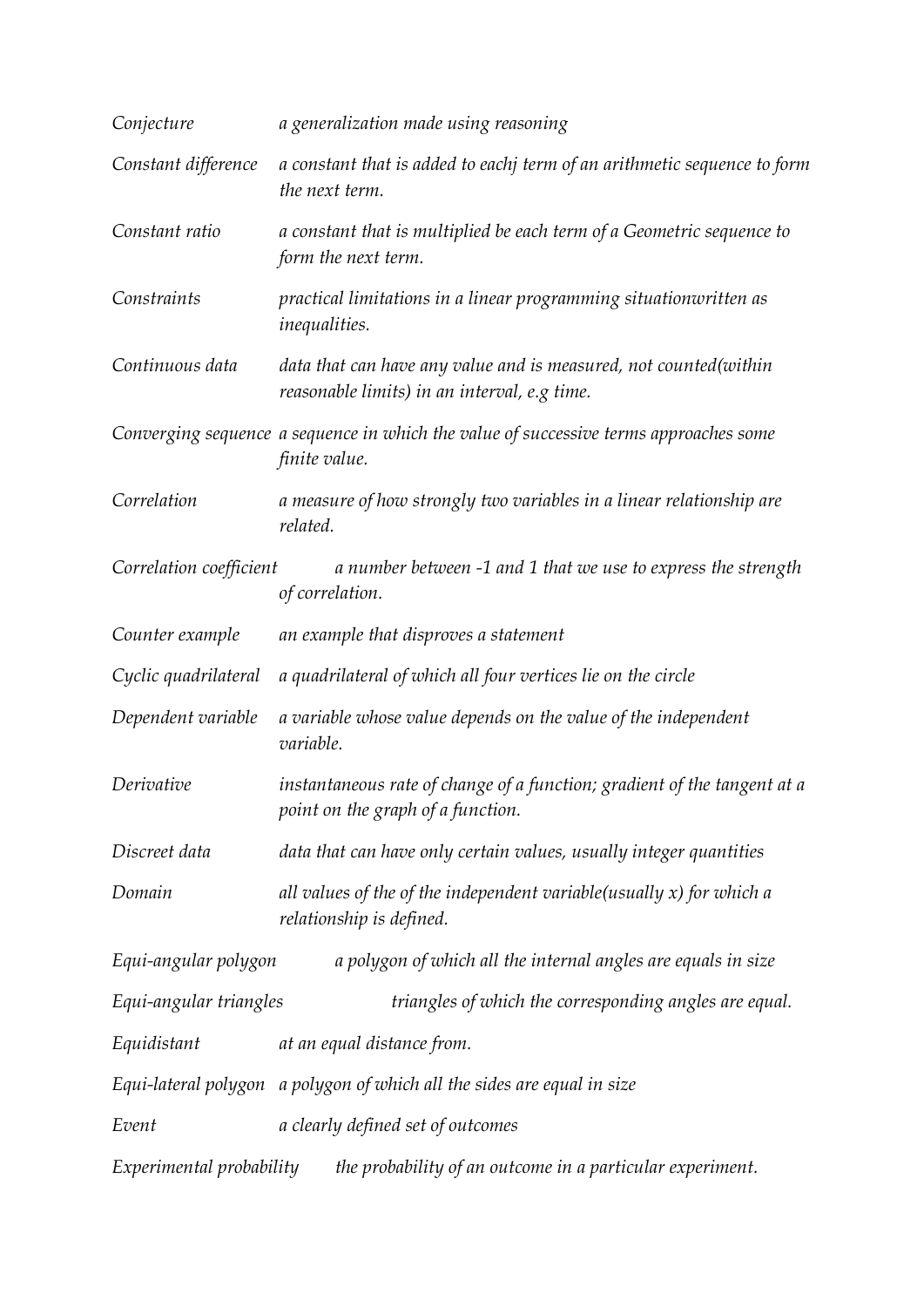| Feasible region           | a polygon that contains all the possible solutions to a linear<br>programming problem.                                                                                |
|---------------------------|-----------------------------------------------------------------------------------------------------------------------------------------------------------------------|
| Frequency polygon         | the that is formed by joining the midpoints of the top of each bar of a<br>histogram.                                                                                 |
| Frequency table           | a table that summarizes the frequencies of all the data values in a data<br>set.                                                                                      |
| Function                  | a relationship between two variables (Usually $x$ and $y$ ), such that for<br>every value of x for which the function is defined, there is exactly one<br>value of y. |
| Geometric sequence        | a sequence in which there is always a constant ratio between two<br>consecutive terms.                                                                                |
| Histogram                 | a graph that uses rectangles (without gaps between them) whose areas<br>show frequencies.                                                                             |
| Horizontal transformation | a transformation that will change the period of a trigonometric<br>graph                                                                                              |
| Hypotenuse                | a side opposite the right angle in a right angled triangle.                                                                                                           |
|                           | Independent variable $\alpha$ variable (usually $x$ ) whose value determines the value of the<br>dependent variable(usually y).                                       |
| Inscribed circle          | a circle that touches all the sides of the polygon                                                                                                                    |
| Interquartile range       | the difference between the upper and the lower quartile.                                                                                                              |
| Limit                     | a value to which the series or a function tends to, without necessarily<br>reaching it.                                                                               |
| Line of best fit          | a line that goes through, or very close to the majority of the points on a<br>scatter plot.                                                                           |
|                           | Linear programming a method used to find optimal (best) solution to a problem that can be<br>expressed in terms of linear equations or inequalities.                  |
| Major arc                 | the larger of the two arcs that together make a complete circle                                                                                                       |
| Maximum turning point     | a point on a curve at which the gradient of the tangent to the<br>curve changes from positive to negative                                                             |

*Measures of central tendencies measures that tell us about the middle values of a data set*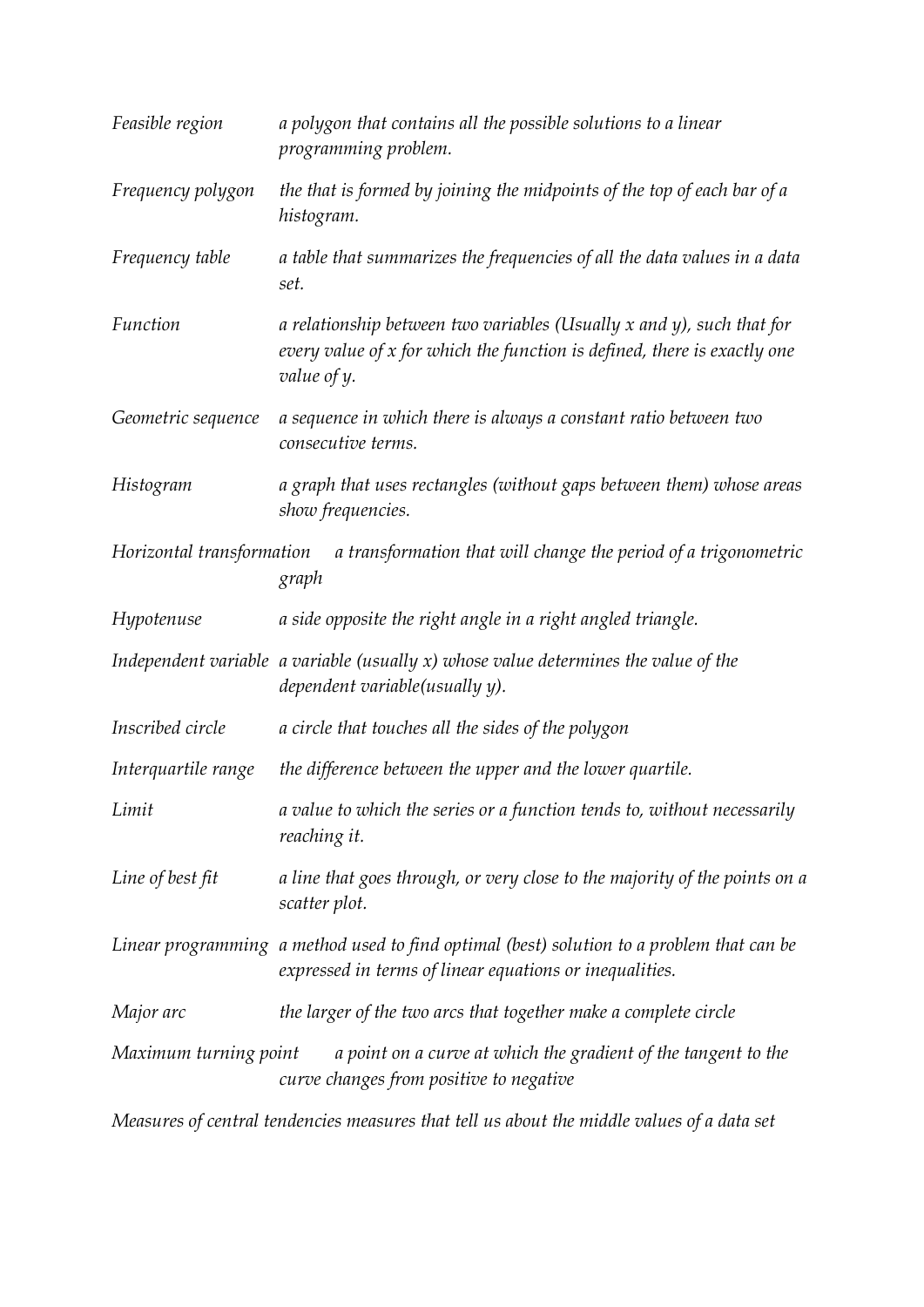|                                | Measure of dispersion measures that tells us about the spread of the numerical<br>data set                                                       |
|--------------------------------|--------------------------------------------------------------------------------------------------------------------------------------------------|
| Median                         | the middle Value in an ordered data set                                                                                                          |
| Minimum turning point          | a point on a curve at which the gradient of the tangent to the<br>curve changes from negative to positive                                        |
| Minor arc                      | the smaller of the two arcs that together make a complete circle                                                                                 |
| Mode                           | the value that appear most often in a data set                                                                                                   |
| Negative correlation           | a relationship between two statistical variables in which if there is an<br>increase in one variable, there is a decrease in the other variable  |
| Normal distribution            | a distribution in which the median, mode and mean are equal                                                                                      |
| Objective function             | a function that describes an objective in a particular situation                                                                                 |
| Ogive                          | the graph of cumulative frequencies                                                                                                              |
| Ordinary annuity               | an annuity in which you make a monthly payment at the end of each<br>month                                                                       |
| Outcome                        | the results of a trial                                                                                                                           |
| Outlier                        | a value that is different from the other values in the data set                                                                                  |
| Parabola                       | the graph of a quadratic function                                                                                                                |
| Percentiles                    | measures of dispersion that divide the data set into hundredths                                                                                  |
| Point of inflection            | a stationery point that is neither a maximum nor a minimum                                                                                       |
| Positive correlation           | a relationship between two statistical variables in which if there is an<br>increase in one variable, there is an increase in the other variable |
| Positively skewed distribution | a distribution in which the median is less that the mean                                                                                         |
|                                | Present value(of loan) the initial loan amount                                                                                                   |
| Probability                    | the likelihood of that outcome occurring, expressed as a number<br>between zero and one                                                          |
| Quartiles                      | measures of dispersion that divide the data set into quarters                                                                                    |
|                                | Range (of a data set) the difference between the highest and the lowest value in the data set                                                    |
| Range (of a relationship)      | the set of values of the dependent variable (usually y) for which<br>a relationship is defined                                                   |